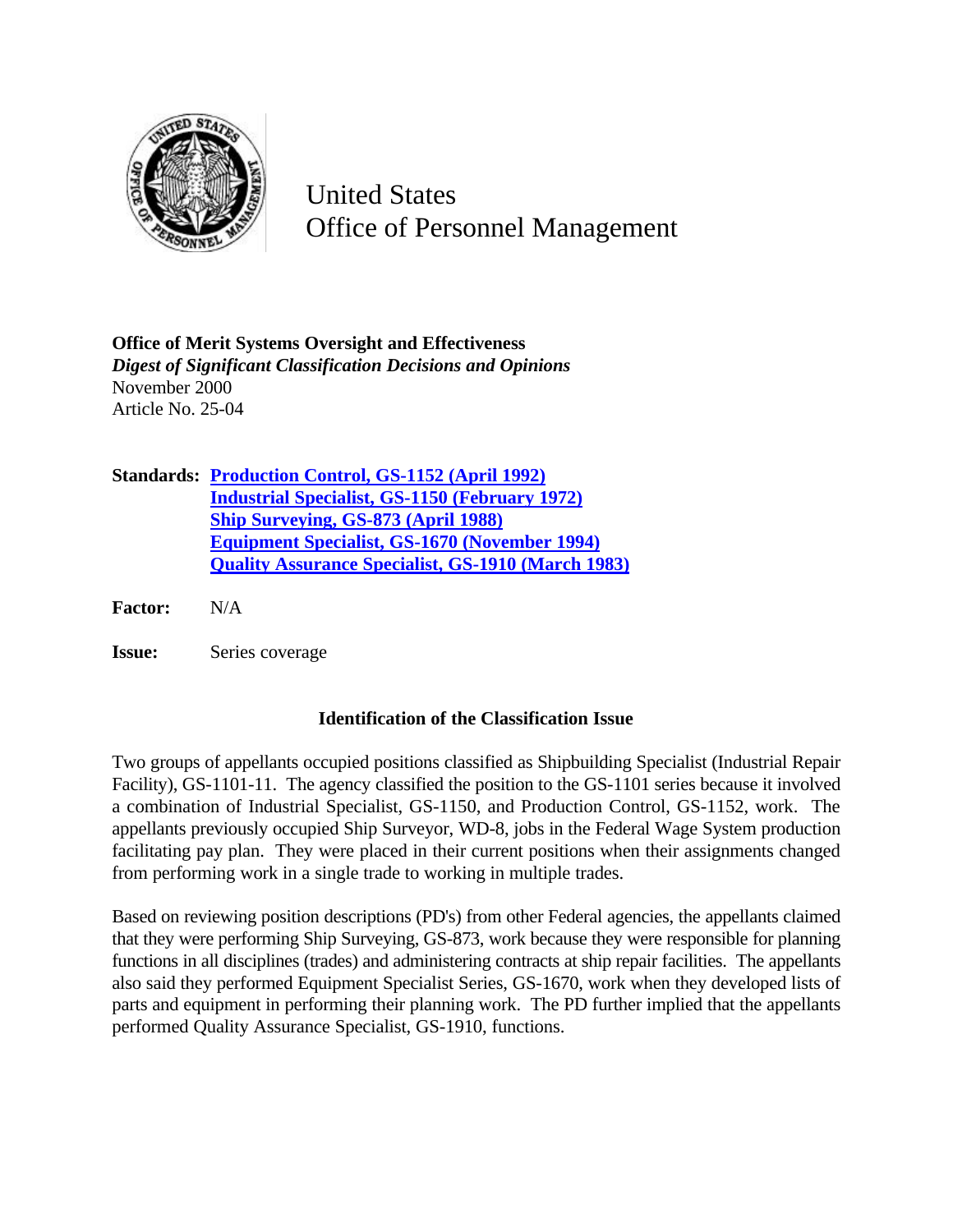## **Resolution**

The GS-1150 series includes positions that primarily require a practical knowledge of the nature and operations of an industry or industries, and the materials, facilities, and methods employed. Work in the GS-1152 series requires similar skills and knowledge. GS-1152 functions include planning, estimating, scheduling, and expediting the use of labor, machines, and materials in specific manufacturing or remanufacturing operations. The GS-1152 standard states that some positions are involved in the preparation of contract bids that include the preproduction analysis of specific proposed work packages to determine workload capacity, labor, material, services, and machine requirements, to arrive at the most competitive bid.

The GS-1152 standard recognizes the close relationship between the two series, directing that positions responsible for planning, evaluating, and maintaining technical surveillance over Government production operations, either in contractor or Government-operated facilities, be classified in the GS-1150 series. Positions that have significant production control responsibilities for contractor operations for analyzing, planning, and scheduling specific production operations or workload are to be classified in the GS-1152 series. OPM found that the appellants' work matched this second situation.

OPM responded to the appellants' other claims regarding series coverage.

• The Ship Surveying Series, GS-873, covers work involved in surveying vessels, including installed components, to determine the condition and need for an extent of work required to place the vessels in condition to meet specified requirements. Specifically excluded from the series is work primarily concerned with inspecting construction, assembly, modification, conversion, overhaul, or repair of vessels or inspections involved in the procurement of vessels chiefly to assure compliance with contracts, plans, and specifications.

Use of the term "specification" in the GS-873 series, however, is materially different from that proposed by the appellants. While the appellants had access to and used engineering manuals to estimate time and material costs, these decisions were primarily based on technically established maintenance and overhaul requirements. Work typical of the GS-873 occupation was instead assigned to and performed by the organization's engineering staff and/or the contract port engineer who orchestrated the maintenance and overhaul for an entire assigned vessel.

- Employees in several occupations develop parts and materials lists, including supply technicians and specialists. However, equipment specialists make similar recommendations based on such considerations as equipment operational characteristics, material composition, and the accessibility of the equipment components for repair. The record showed that other Detachment components and/or command-level engineering organizations made the technical decisions on material composition and similar issues covered by the GS-1670 occupation.
- OPM found that inspection was the purpose and function of the appellants' contractor quality surveillance work. In contrast, inspection is only one of a variety of techniques used by Quality Assurance Specialists, GS-1910, to develop objective evidence of the effectiveness of quality